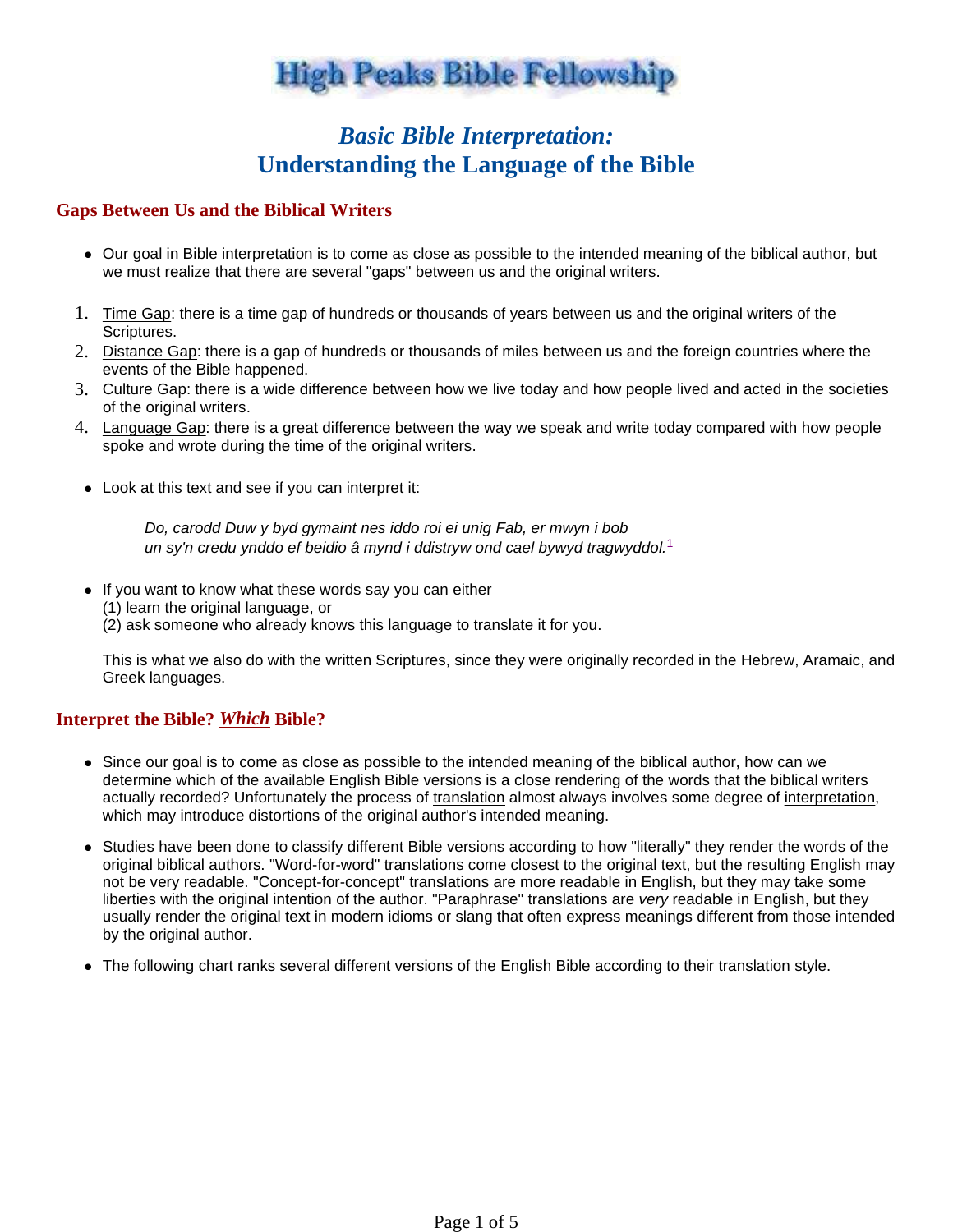## **Comparison of English Bible Translations**



#### **Literal Translations | Concept Translations | Paraphrases**

 For the purpose of studying and interpreting the Bible, it is best to select one of the top four English translations that are more literal in their rendering of what the biblical author has recorded.

#### **Interpreting the Language of Scripture**

The more skilled we become in using and interpreting language of all kinds, the more useful we can be to God and others in every area of life that involves communication. "True language consciousness on the part of the interpreter is essential. To develop this in the original languages (Hebrew, Aramaic, Greek) is very rewarding. But if one cannot study the original languages, then a language awareness in English will help the interpreter to escape many pitfalls and to lay hold of many truths which he might otherwise pass by." $2$ 

#### **Understanding the Meanings of Words (Lexicology)**

- We must remember that a word can only mean one thing at a time. Therefore, when a biblical writer uses a word, we should make every effort to determine that single intended meaning.
- In order to do this, we first need to know the possible *range* of meanings that the specific word might have. Dictionaries (lexicons) and other word study tools can be very helpful in describing the variety of meanings for particular words. "To say that there is a range of meaning does not mean that one can identify the whole range and then pick the meaning that best suits what he would like the author to have said. No, the author had a very specific meaning in mind. If God the Holy Spirit took the care to inspire the very words, we must be careful to search out the intent of the author in his choice of words. $\frac{3}{2}$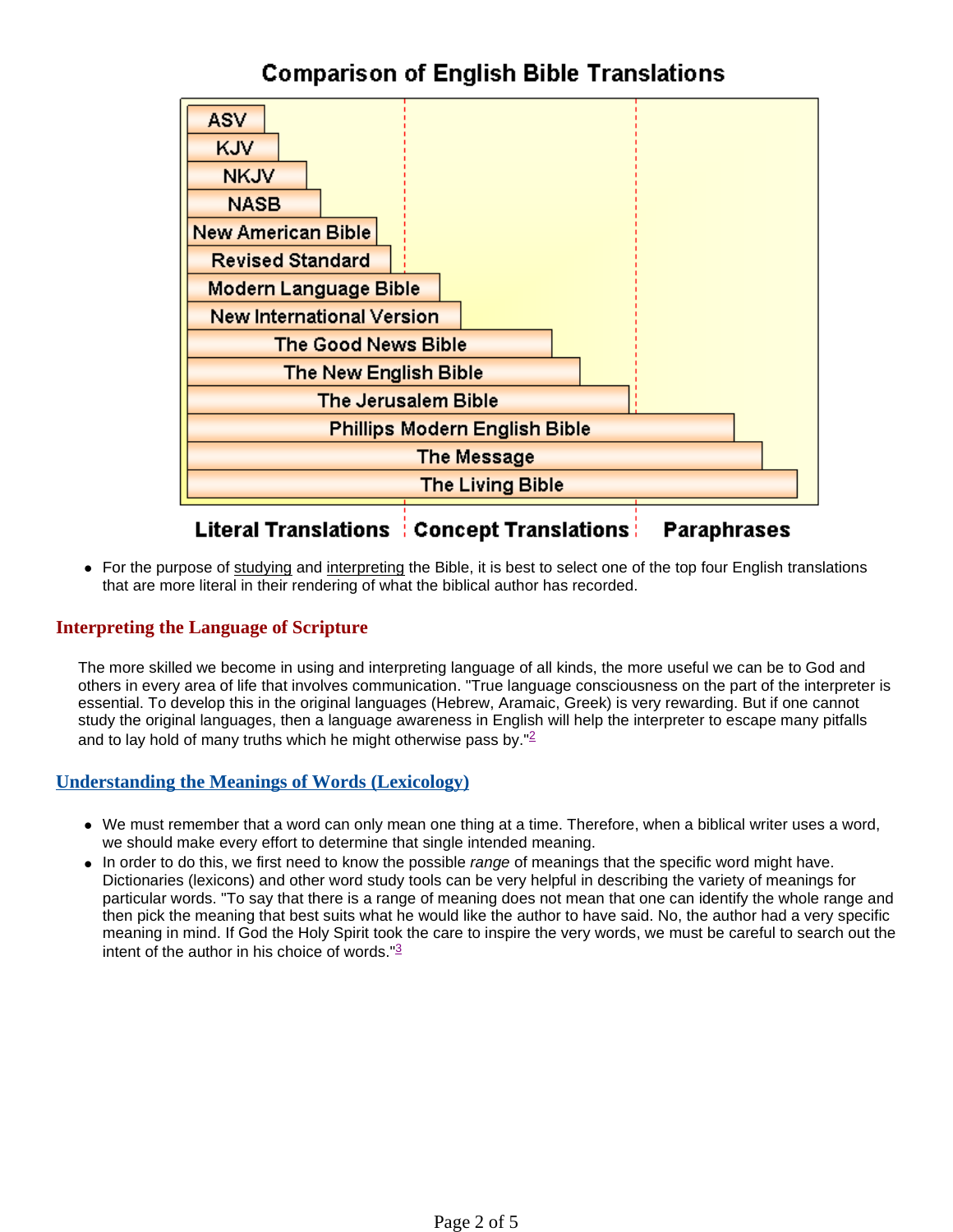- We also must know the factors that affect the meaning of words:
- 1. Word Origin (etymology) = what is the original root meaning of the word? Etymology may provide a useful word picture to aid our understanding, but it can also be misleading. Etymology does not tell us as much about the meaning of a word as it does about the history of a word.
- 2. Word Usage = the meanings of words are established by their common usage during the time of the writer.
- 3. Context = the specific meaning of a word is always determined by its use in a particular context.
- The more skill you have with the original languages of the Bible, the more tools become accessible to study those languages. "It is possible to do a competent word study without a working knowledge of the original languages. However, if the serious student can quickly learn both the Hebrew and Greek alphabets and their standard transliterations into English, he is then equipped to use more concordances, dictionaries, and commentaries." $4$

#### **Understanding the Relationships of Words (Syntax)**

- We must understand the basic parts of speech and how they function in sentences.
- 1. Identifying nouns will help us see the subjects and objects in sentences, and identifying adjectives will show us how these nouns are being described.
- 2. Identifying verbs will show us what action is being expressed in sentences, and identifying adverbs will help us see how this action is occurring.
- 3. Identifying prepositions and connecting words (conjunctions) will show us how the ideas in the sentences are connected to form a complete thought.
- 4. Connecting words (conjunctions) are often important in understanding the flow of thought in a passage, because they indicate the relationships between the ideas that they link together. Here are several conjunctions and the type of relationships they indicate:

| <b>Relationship</b>     | <b>Conjunction or Connecting Word(s)</b>                                                               |
|-------------------------|--------------------------------------------------------------------------------------------------------|
| CAUSE / REASON          | Because, For this reason, Since, That                                                                  |
| <b>COMPARISON</b>       | As, Also, Just as, Like, Likewise, More, More than, So as, So also, Too                                |
| <b>CONDITIONAL</b>      | lf                                                                                                     |
| <b>CONTINUATION</b>     | And, Either, Neither, Nor, Or                                                                          |
| <b>CONTRAST</b>         | Although, But, Except, Even though, However, Much more, Nevertheless,<br>Only, Otherwise, Whereas, Yet |
| <b>EMPHASIS</b>         | Indeed, Only                                                                                           |
| <b>EXPLANATION</b>      | For, Now                                                                                               |
| LOCATION / POSITION     | At, In, On, Over, Where, Wherever                                                                      |
| <b>PURPOSE / RESULT</b> | For this purpose, In order that, So that, That, Then, Therefore, Thus                                  |
| <b>TIME</b>             | After, As, Before, Now, Then, Until, When, While                                                       |

 Sentence diagrams can visually show the relationship of the parts of sentences, but they can sometimes be difficult to read. A simplified form of "structuring" is another way to represent a text such as, "I thank my God always concerning you for the grace of God which was given you in Christ Jesus" (1 Corinthians 1:4).

| <b>WORD</b> | <b>ANALYSIS</b>                                                                                |
|-------------|------------------------------------------------------------------------------------------------|
|             | Pronoun (Subject). What noun does this stand for? (Paul)                                       |
| thank       | Verb <i>(eucharisteo)</i> = to express gratitude, give thanks, offer a prayer of thanksgiving. |
| my God      | Noun (Object). Literally, "the God of me."                                                     |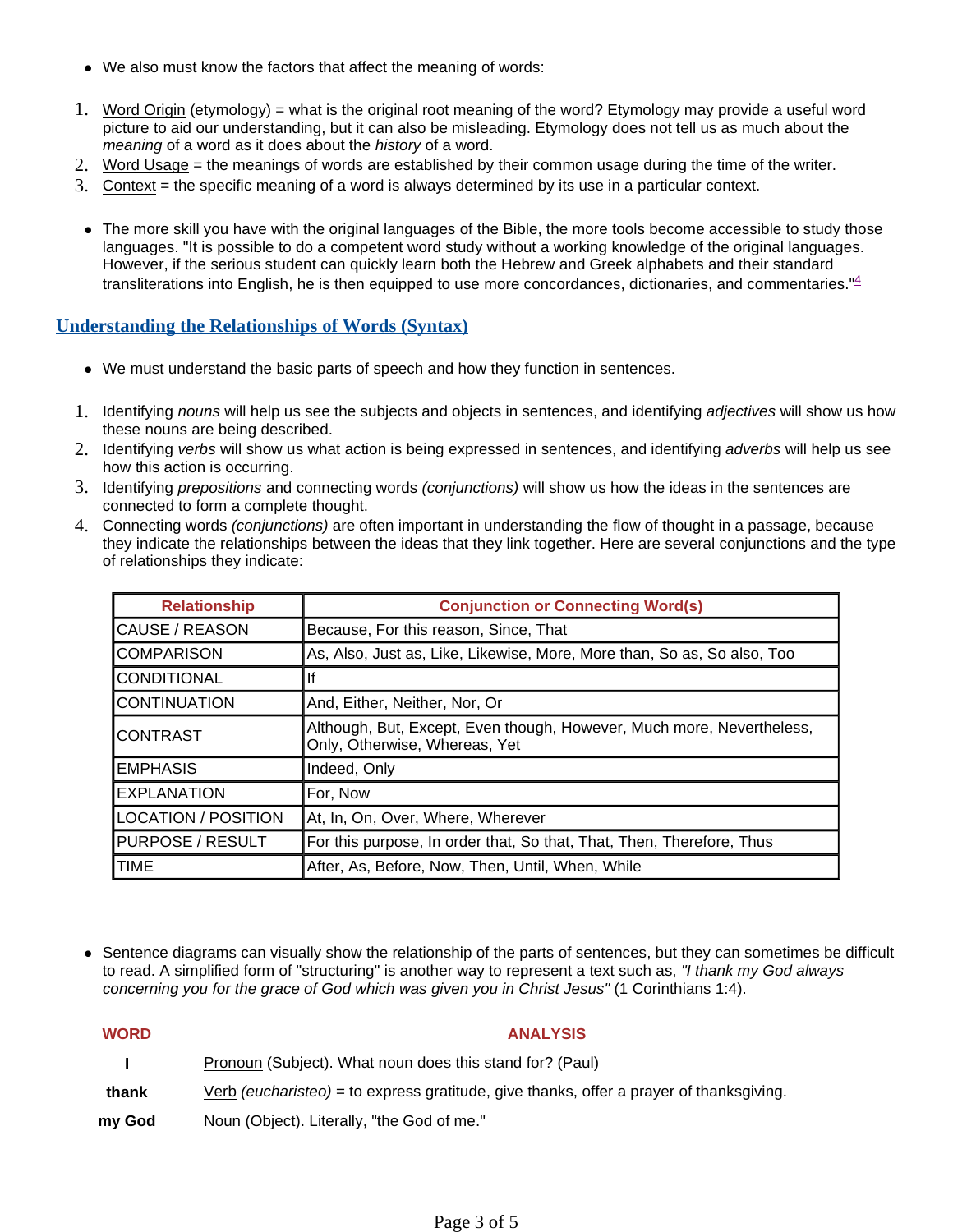| always                  | Adverb describing the time of the action (whenever Paul was praying).                                                                               |
|-------------------------|-----------------------------------------------------------------------------------------------------------------------------------------------------|
| concerning you          | Prepositional phrase (peri) describing the object of Paul's thanks to God (the Corinthian believers).                                               |
| for the grace of<br>God | Prepositional phrase (epi) describing what it is about them that Paul thanks God for ("On account of<br>the favors which God has bestowed on you"). |
| which was given<br>vou  | Adjective phrase describing how they received this grace. Literally, "the given-to-you" [grace].                                                    |
| in Christ Jesus         | Prepositional phrase (en) describing the sphere in which this grace-gift was given to believers.                                                    |

### **How to OBSERVE Things in the Language of the Bible**

- Most Bible readers do not see things because they do not know what to look for. We learn what to look for by asking the right questions. Questions bring details to our attention.
- Rudyard Kipling's "Six Honest Serving-Men"

#### I keep six honest serving-men, they taught me all I knew; Their names are What and Where and When and How and Why and Who.

- 1. WHAT? Notice the main actions, objects, or ideas being discussed.
- 2. WHERE? Notice the places or positions being discussed.
- 3. WHEN? Notice the time references or the order of events.
- 4. HOW? Notice the way things happen or the qualities of objects.
- 5. WHY? Notice the reasons or explanations for the actions or ideas.
- 6. WHO? Notice the main people that are involved or discussed.
- One question may lead to another question. For example, in a study of John 3:2 you might ask WHEN? and see that Nicodemus came to Jesus at night. So you might ask WHY did he come at night?

#### **Resource List for Interpreting Bible Language**

#### **General Bible Study Software**

- 1. **e-Sword** = a free Bible study program that has wonderful tools for determining the meaning of biblical words. (http://www.e-Sword.net for free download and updates).
- 2. **Swordsearcher** = an inexpensive Bible study program, also with good language tools. (http://swordsearcher.com for a free evaluation download).
- 3. Other Bible study software: costly and usually not as easy to use as e-Sword.

#### **Biblical Word Meanings**

(Ranked by level of skill required and by price - least to greatest)

- 1. Vine's Complete Expository Dictionary of Old and New Testament Words (W. E. Vine)
- 2. The Complete Word Study New Testament (Spiros Zodhiates)
- 3. Vincent's New Testament Word Studies (Marvin Vincent)
- 4. Word Pictures in the New Testament (A. T. Robertson)
- 5. Word Studies in the Greek New Testament (Kenneth Wuest)
- 6. Word Meanings in the New Testament (Ralph Earle)
- 7. Thayer's Greek-English Lexicon of the New Testament (Joseph Thayer)
- 8. The Brown-Driver-Briggs Hebrew and English Lexicon (Brown, Driver, & Briggs)
- 9. Theological Wordbook of the Old Testament (Harris, Archer, & Waltke)
- 10. Abridged Theological Dictionary of the New Testament (Kittel & Bromiley)